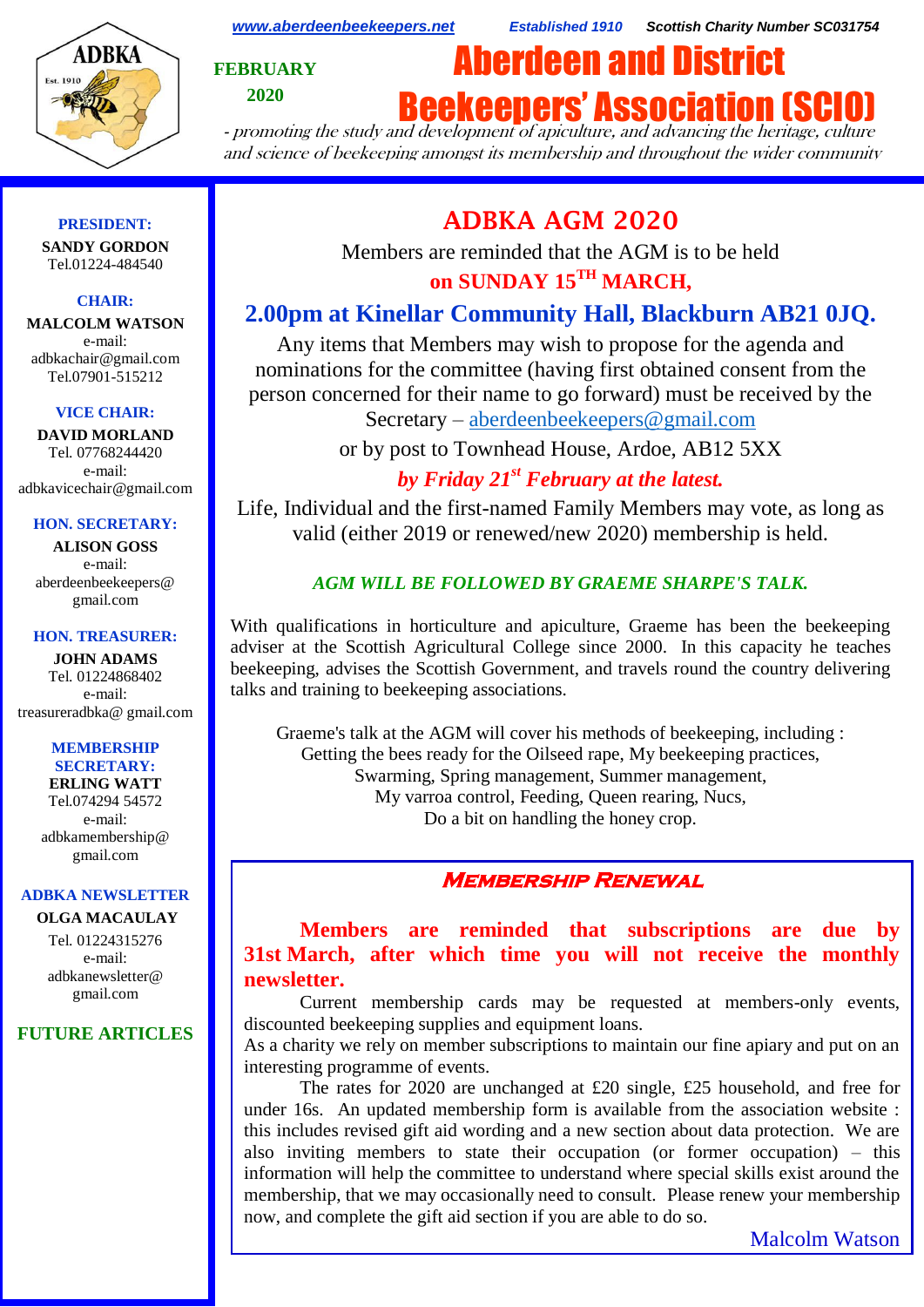### **BOOK REVIEW – BBKA 'SPECIAL ISSUE SERIES'**

The BBKA 'Special Issue Series' deserves to be better known. Each publication is a compilation of photo-illustrated articles mostly previously appearing in BBKA News over the past few years and almost invariably written by a Master Beekeeper or NDB holder.



For those early in their beekeeping career and perhaps already owning one of two of the usual Guides, the General Husbandry, Feeding and Swarming publications would be excellent next purchases. General Husbandry comprises 31 articles covering finding and marking queens, swarm catching, uniting, honey processing, feeding, comb changing and so on.

I have found them particularly useful to support study for Module exams, supplementing the standard text books and sometimes providing clearer, more comprehensive or more up-to-date coverage. The two or three page articles generally correspond quite closely with syllabus items and are of a level of detail that seems to match what the examiners might expect. The General Husbandry publication relates most closely to Modules 1,2,3 and 6 and Advanced Husbandry publication to Modules 2,3 and 8.

The two Husbandry publications are £10 each (80 pages) and the others £4 each (15 pages). There are also booklets in the thinner £4 series covering Honey Bee Anatomy, Flowers for Forage and the Beekeeping Year. They are available postage-free from the BBKA online shop… <https://www.bbka.org.uk/pages/shop/department/bbka-resources>

STOP PRESS - A further Edition, 'Queen Rearing' (65 pages, £10), was published in April 2019. This would be very useful, and cost-effective, for Module 7, and to a lesser extent, Module 5, and a good first book for anyone venturing into queen rearing.

*Ian Mackley*

We are always interested in new articles for the newsletter, If you have an item for the newsletter, please contact **Olga Macaulay** by email at **adbkanewsletter@gmail.com** or

**David Morland** at **adbkavicechair@gmail.com**

If you have an article for sale or loan or if you want an article then make use of the adverts section, there is no cost to advertise.

Similarly if you are available to help other members or want some help yourself then why not use this section to advertise what you want or what you can offer. Many members struggle to move bees to the honey crops on their own and it may be interesting for you to offer assistance and meet another member and learn how they manage their bees at the same time for example.

The adverts together with your contact details appear on the internet as part of the newsletter.

## **According to Samuel Hartlib in his 1655 book,** *The Reformed Common Wealth of Bees***:**

"Take a Calf, or rather a Sturk (or Steer) of a year old, about the latter end of April, bury it eight or ten days, till it begins to putrefy and corrupt; then take it forth of the earth, and opening it, lay it under some hedge, or wall, where it may be most subject to the Sun, by the heat whereof it will (a great part of it) turn into Maggots, which (without any other care) will live upon the remainder of the corruption. After a while, when they begin to have wings, the whole putrefied carcass would be carried to a place prepared, where the Hives stand ready, to which, being perfumed with Honey and sweet herbs, the Maggots (after they have received their wings) will resort. The gentleman in Cornwall, that practiced this experiment, used Hogsheads, or bigger Wine Casks, instead of Hives, and the practice of the Bee being to spend the first part of the Summer in filling the upper part of the Cask, and so still to work downwards: the Gentleman's custom was (through a door in the upper part of the Cask) to take out what honey he wanted, without any disturbance to the Bees, whose work and abode was in the lower part of the Cask."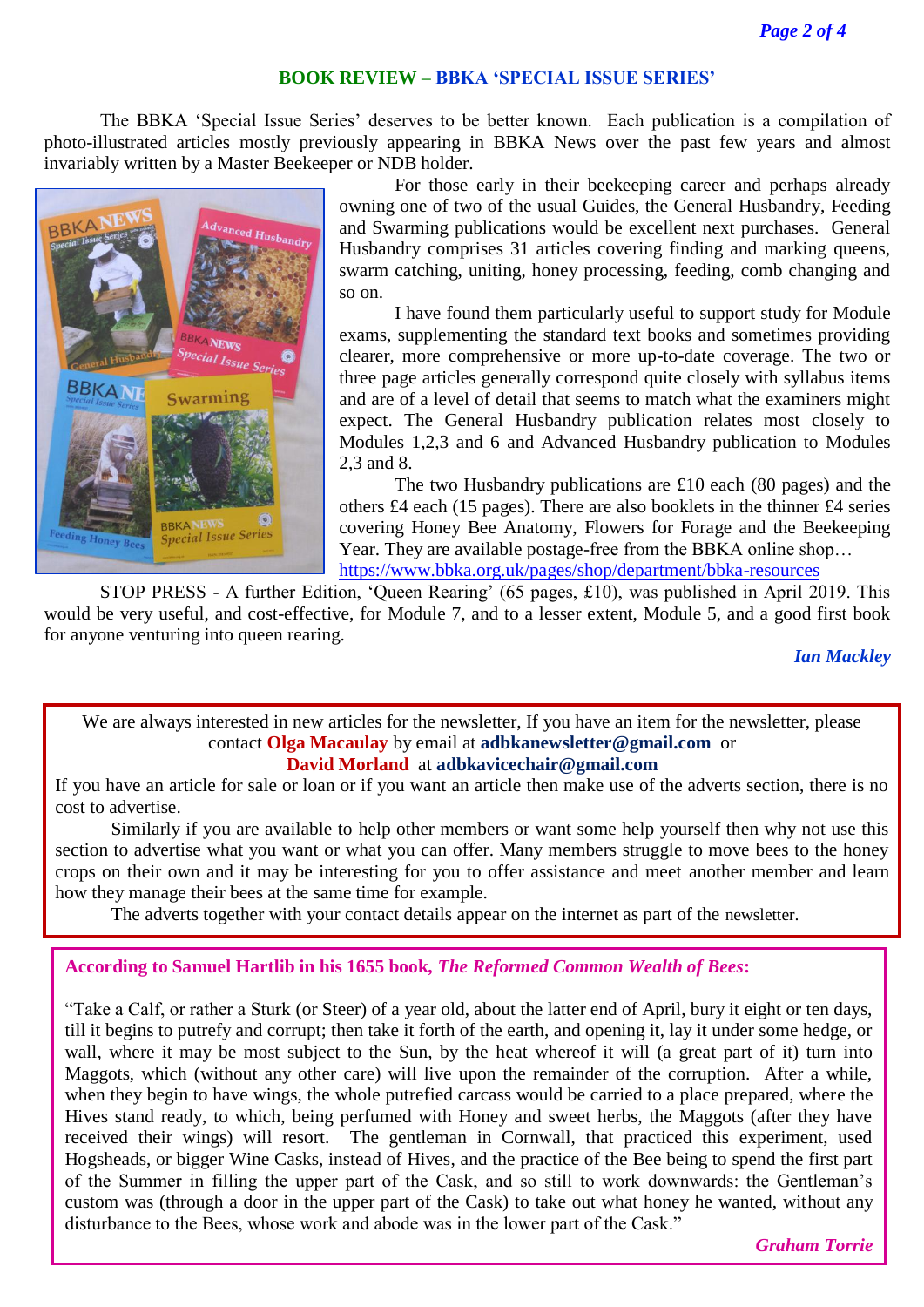### **NDB 'TEACHING BEEKEEPING' COURSE**

Kitta and I attended a two day 'Teaching Beekeeping' course in November delivered by Tony Harris (where would we be without Tony's commitment to beekeeping education in Scotland?) under the auspices of the National Diploma in Beekeeping (NDB) organisation and organised by the SBA. The same course had been run earlier in the week in Perth. The course itself was designed by a beekeeping schoolteacher some years ago and so teaches well-founded principles and practices one would find in professional teaching situations.



After learning about the different ways in which people learn, most of the first day was taken up with how to work from creating aims and objectives, followed by schemes of work and then down through session plans, to get from a high level idea for beekeeping training, say a course or demonstration, to detailed delivery plans. As a prelude to day 2, the day closed with participants giving short presentations on subjects of their choice. We learned about dog training, combating invasive plant species and constructing buildings from straw, and memorably, in a talk about apitherapy, we heard about 'Apilarnil' - a 'smoothie' drink made from liquidised unsealed drone brood - peddled in Romania to treat (human!) reproductive problems.

Day 2 was concerned with how best to deliver material. Powerpoint was discussed at some length as well as other relevant forms of delivery such as apiary demonstrations. The final bit of 'theory' concerned assessment and feedback.

The course was held at the Cawdor Community Centre and it would be remiss of me not to mention Ann Chilcott's superb home-cooked hot lunches which she kindly brought in each day.

*Ian Mackley*

## *THE REMARKABLE HEARING OF THE GREATER WAX MOTH*



The greater wax moth (Galleria mellonella) lays its eggs in beehives, where the larvae feed on the wax and debris of the honeycombs

A humble moth has been identified as having the sharpest hearing in the animal kingdom - up to 150 times more sensitive than a human's.

The greater wax moth has four auditory receptor cells. Yet its ears are very simple in structure, each being about the size of a pinhead.

For years, the greater wax moth's hearing has been a subject of study. More recently, scientists at the University of Strathclyde, Scotland, tested the moth's hearing with a wide range of sounds. They measured the vibrations of these tympanal membranes and recorded the activity of their auditory nerves. The "eardrums" still responded when exposed to sounds at a frequency of 300 kilohertz, the highest recorded in any creature in the natural world. By comparison, bat echolocation has been recorded at up to 212 kilohertz, the hearing of dolphins peaks at 160 kilohertz, and humans do not hear beyond 20 kilohertz.

The researchers said it is an example of a well-known animal with a newly discovered, extraordinary, sensory characteristic.

It also reflects on the 'co-evolution' of animals, as the moth's development is intertwined with that of their predators, bats.

The researchers used a state of the art scientific instrument called a laser Doppler vibrometer to test the hearing of twenty moths.

Hearing in greater wax moths is used for bat detection and also where males produce trains of ultrasonic pulses for courtship.

Researchers would like to use the superior hearing capability of the greater wax moth as the basis for new technology. How? "To help make better, and smaller, microphones," says Dr. James Windmill of the University of Strathclyde. "These could be put in a wide range of devices such as mobile phones and hearing aids."